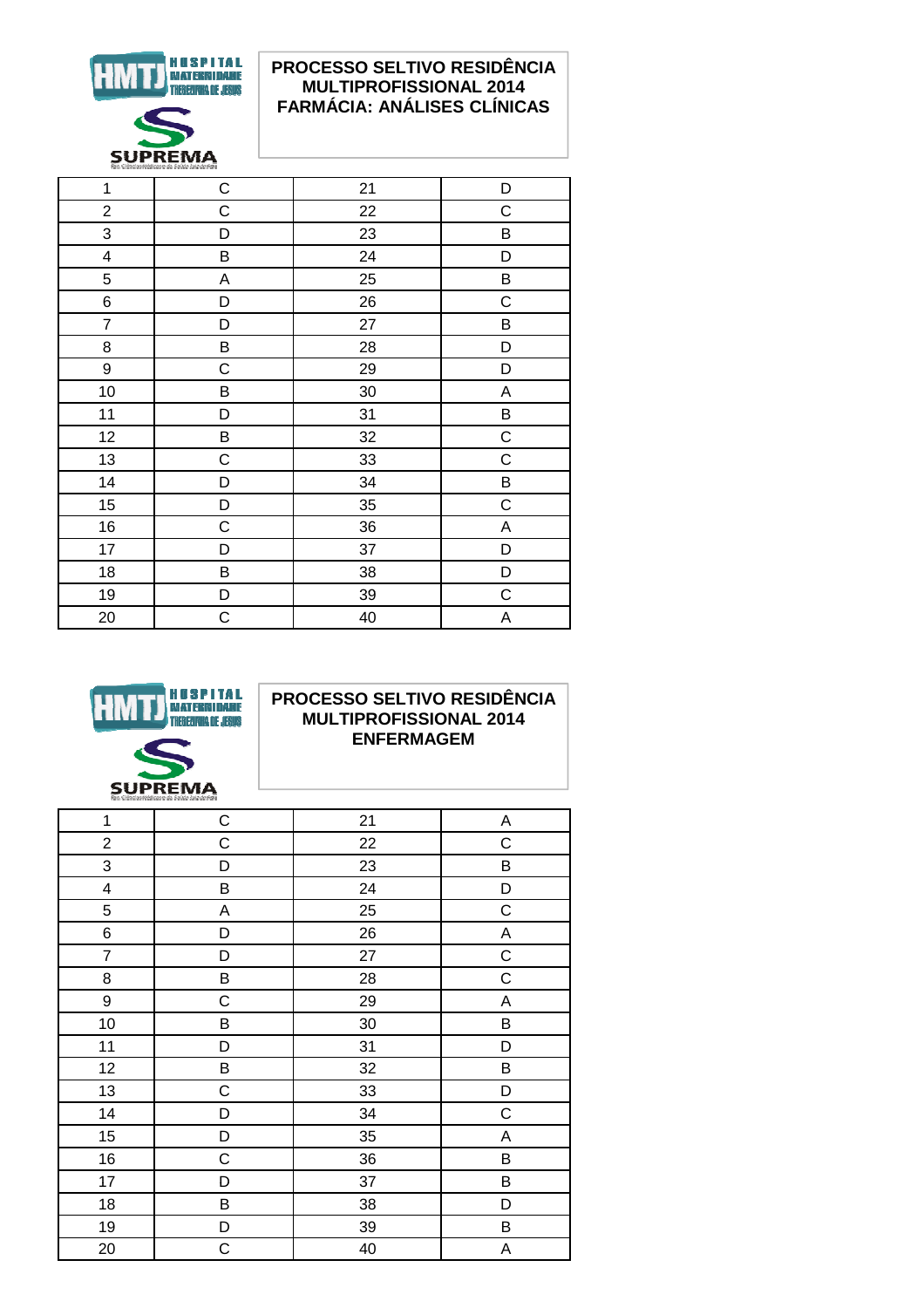

### PROCESSO SELTIVO RESIDÊNCIA **MULTIPROFISSIONAL 2014 FARMÁCIA**

| fac, Cièncias Médicas e da Saude Juiz de Fera |             |    |             |
|-----------------------------------------------|-------------|----|-------------|
| 1                                             | $\mathsf C$ | 21 | Α           |
| $\overline{c}$                                | $\mathsf C$ | 22 | D           |
| 3                                             | D           | 23 | D           |
| $\overline{\mathbf{4}}$                       | B           | 24 | D           |
| 5                                             | A           | 25 | $\mathsf C$ |
| 6                                             | D           | 26 | D           |
| $\overline{7}$                                | D           | 27 | D           |
| 8                                             | B           | 28 | C           |
| 9                                             | C           | 29 | D           |
| 10                                            | В           | 30 | A           |
| 11                                            | D           | 31 | B           |
| 12                                            | B           | 32 | D           |
| 13                                            | $\mathsf C$ | 33 | D           |
| 14                                            | D           | 34 | D           |
| 15                                            | D           | 35 | $\mathsf C$ |
| 16                                            | $\mathsf C$ | 36 | $\mathsf C$ |
| 17                                            | D           | 37 | D           |
| 18                                            | B           | 38 | B           |
| 19                                            | D           | 39 | B           |
| 20                                            | $\mathsf C$ | 40 | A           |



### PROCESSO SELTIVO RESIDÊNCIA **MULTIPROFISSIONAL 2014 FISIOTERAPIA**

| 1                       | C           | 21 | D           |
|-------------------------|-------------|----|-------------|
| $\overline{\mathbf{c}}$ | $\mathsf C$ | 22 | $\mathsf C$ |
| 3                       | D           | 23 | $\mathsf C$ |
| 4                       | B           | 24 | D           |
| 5                       | $\mathsf A$ | 25 | $\mathsf C$ |
| 6                       | D           | 26 | B           |
| $\overline{7}$          | D           | 27 | A           |
| 8                       | B           | 28 | Α           |
| 9                       | C           | 29 | Α           |
| 10                      | B           | 30 | B           |
| 11                      | D           | 31 | D           |
| 12                      | B           | 32 | A           |
| 13                      | $\mathsf C$ | 33 | D           |
| 14                      | D           | 34 | D           |
| 15                      | D           | 35 | D           |
| 16                      | $\mathsf C$ | 36 | B           |
| 17                      | D           | 37 | A           |
| 18                      | $\sf B$     | 38 | $\mathsf C$ |
| 19                      | D           | 39 | Β           |
| 20                      | $\mathsf C$ | 40 | A           |